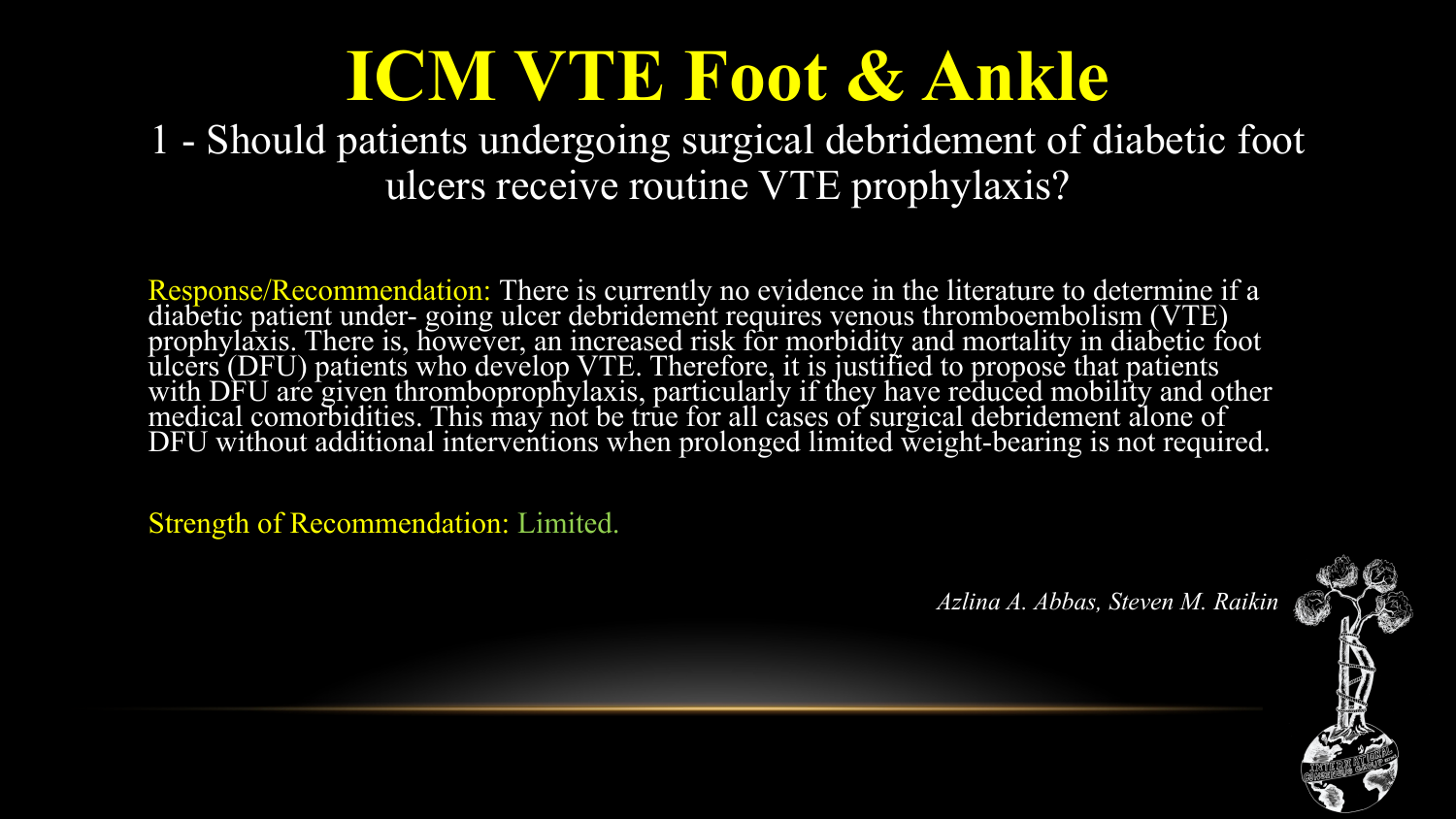1 - Should patients undergoing surgical debridement of diabetic foot ulcers receive routine VTE prophylaxis?

100



(Unanimous Strong Consensus)

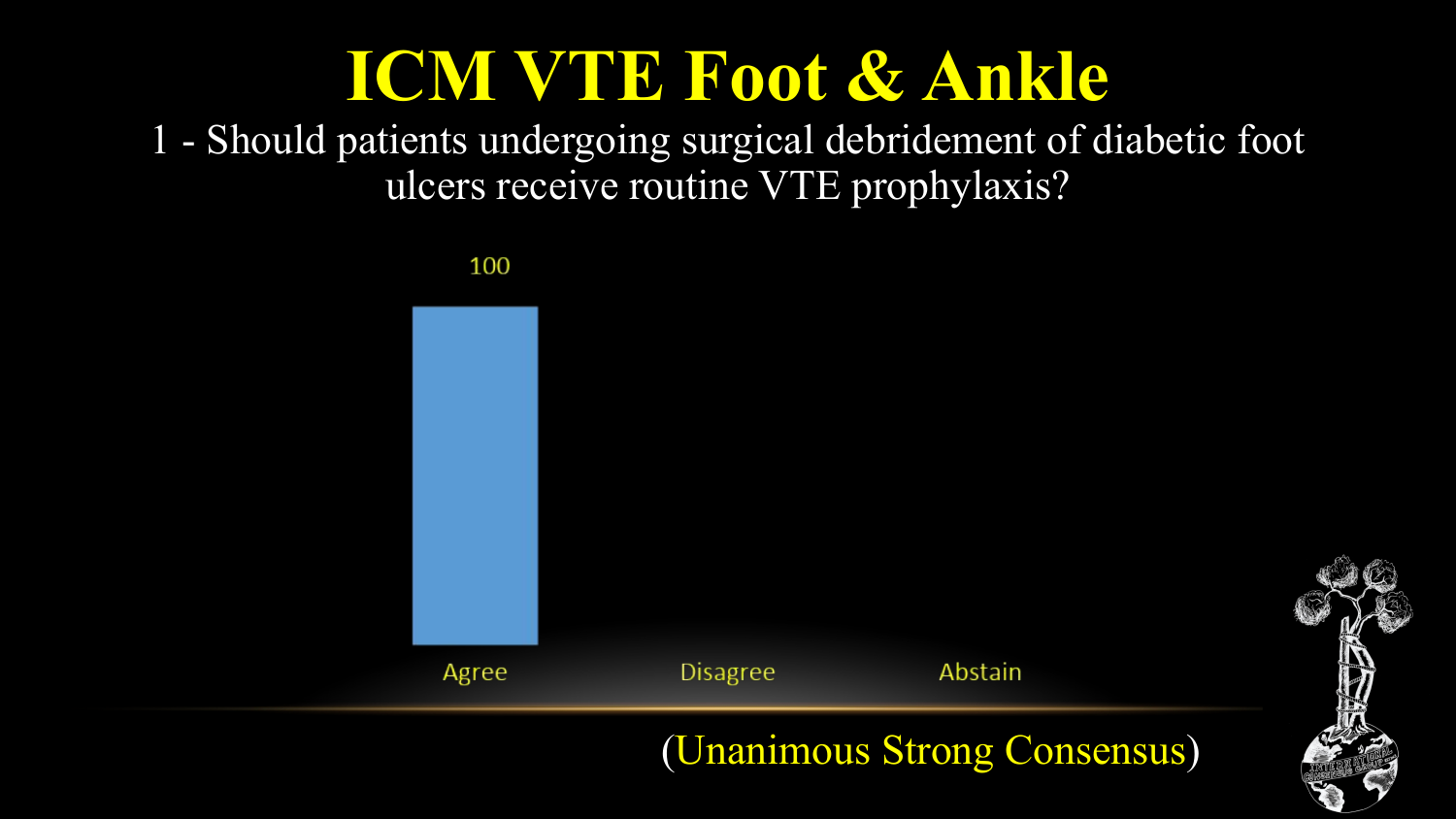2 - Is routine VTE prophylaxis needed for patients placed in walker boot immobilization?

Response/Recommendation: Patients in walker boot immobilization may be at increased risk of development of venous thromboembolism (VTE). Patients should be risk assessed, and VTE prophylaxis offered on an individual basis.

Strength of Recommendation: Limited.

*William Fishley, Allison L. Boden, Rajesh Kakwani, Amiethab Aiyer*

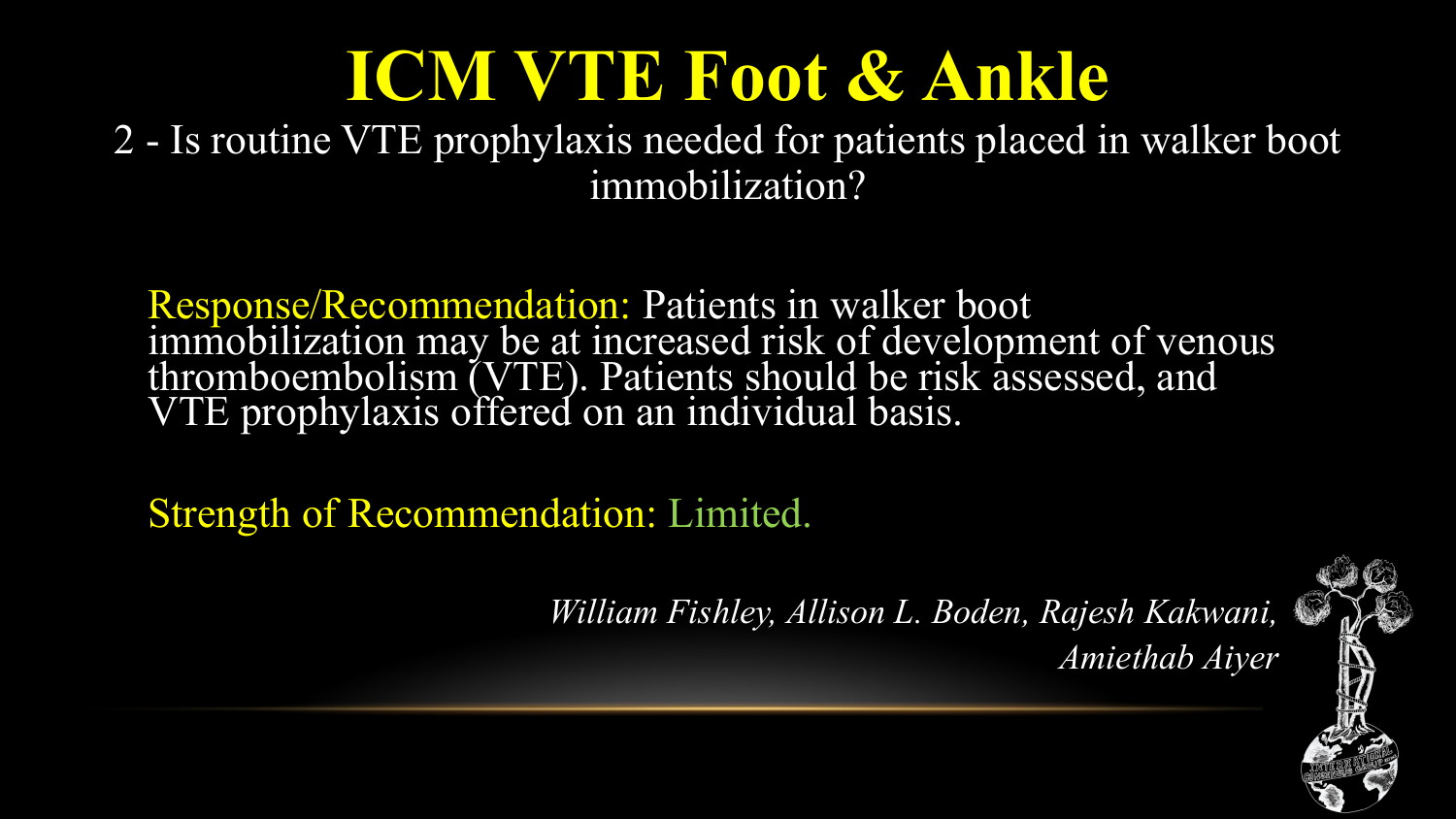2 - Is routine VTE prophylaxis needed for patients placed in walker boot immobilization?

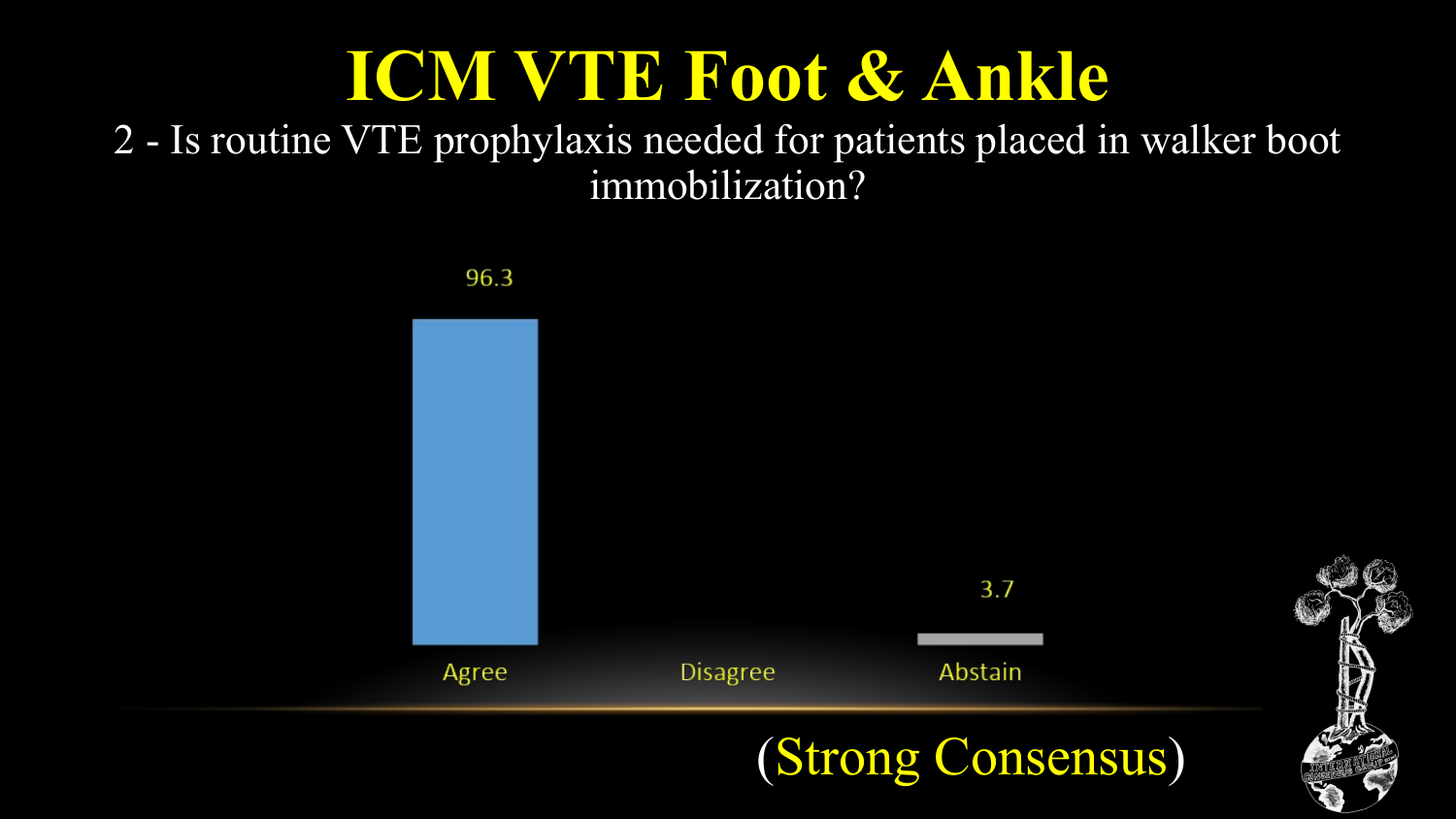3 - Does the weight-bearing status of the patient after foot and ankle surgery influence the selection of VTE prophylaxis?

Response/Recommendation: Non-weight-bearing restrictions of the lower extremity are an independent risk factor for venous thromboembolic (VTE) events. This risk is mitigated by load-bearing of the operative limb greater than 50%. No additional conclusions can be made regarding the selection of VTE prophylaxis as it relates to non-weight-bearing based on the available literature.

Strength of Recommendation: Limited.

*Thomas I. Sherman, Paul W. Ackermann*

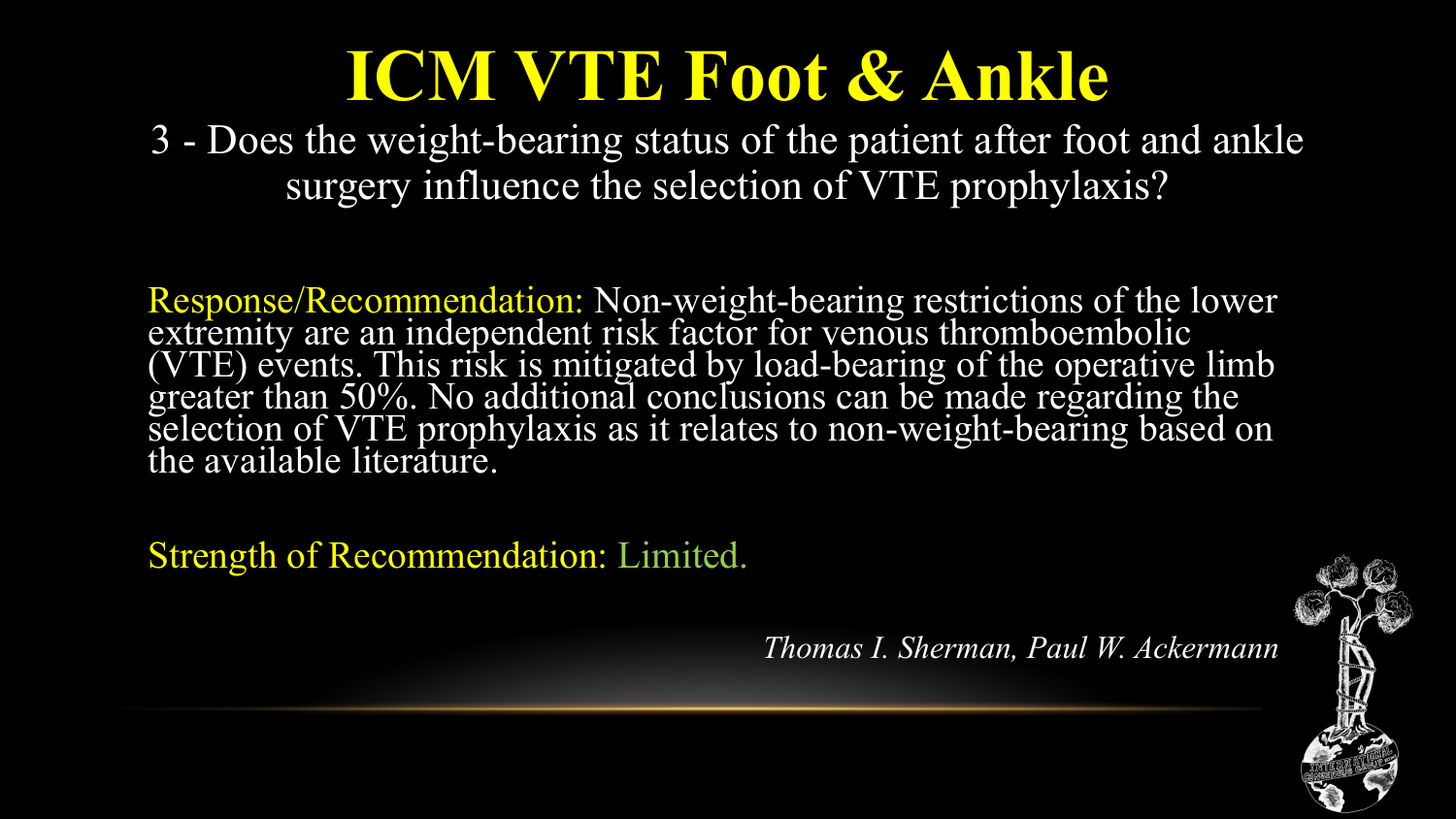3 - Does the weight-bearing status of the patient after foot and ankle surgery influence the selection of VTE prophylaxis?



(Unanimous Strong Consensus)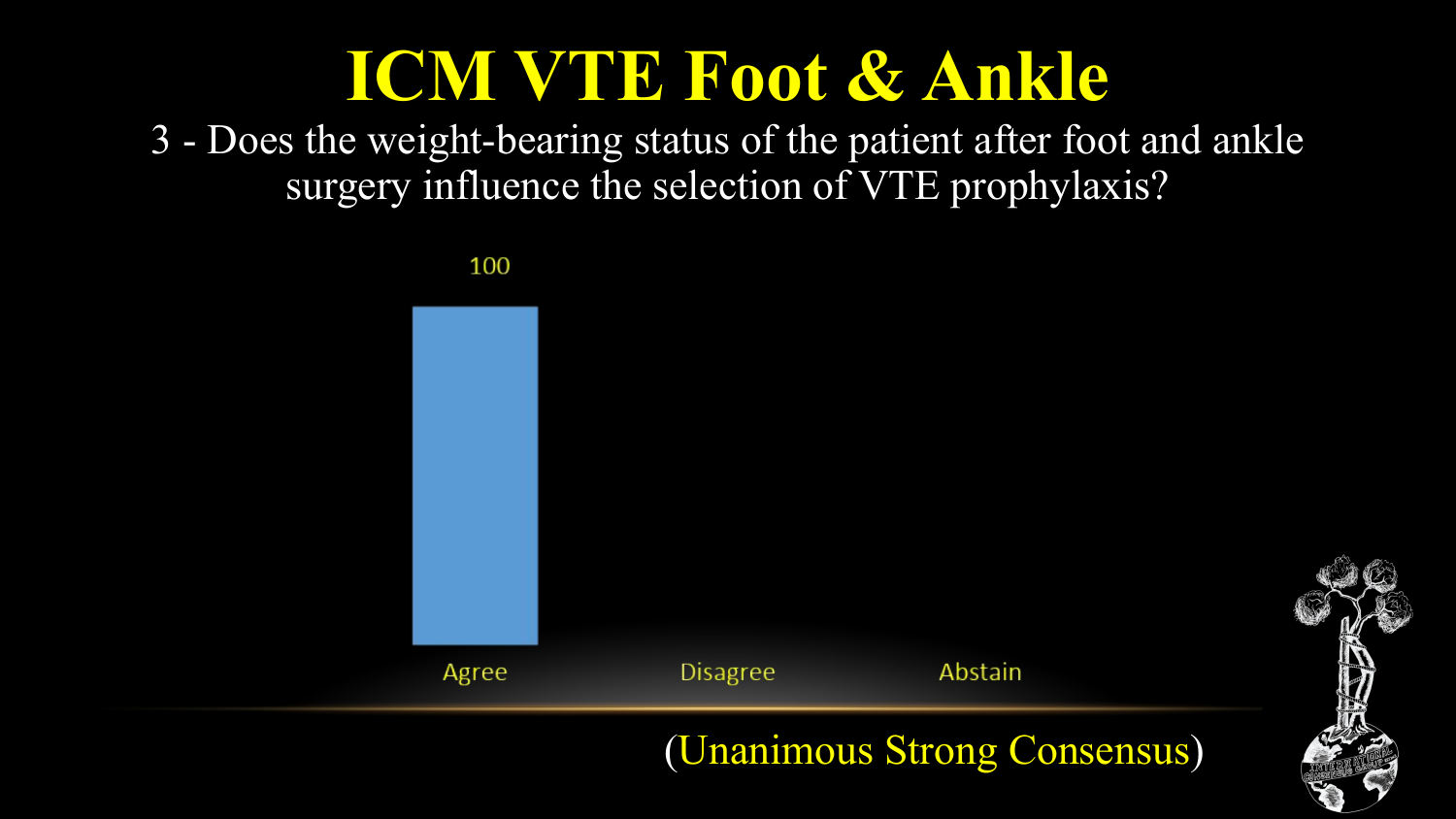4 - Concerning VTE risk, which surgeries can be considered major, and which surgeries can be considered non-major in foot and ankle surgery?

Response/Recommendation: There is insufficient data to characterize foot and ankle surgical procedures as either major or non-major risk with regard to postoperative venous thromboembolic (VTE) event risk. Certain diagnoses, such as achilles rupture, do seem to demonstrate a higher rate of VTE, but this may be independent of surgical or non-surgical management and instead relate to impaired venous return. Patient-specific risk factors are critical towards understanding the risk of VTE after foot and ankle (F&A) surgery, and may include age  $> 50$  years, splint or cast immobilization, Charlson Comorbidity Index (CCI)  $> 2$ , varicose veins, history of VTE, hypercoagulability disorder, and inflammatory arthritis.

Strength of Recommendation: Limited.

*Daniel Guss, Christopher W. DiGiovanni, Steven M. Raikin*

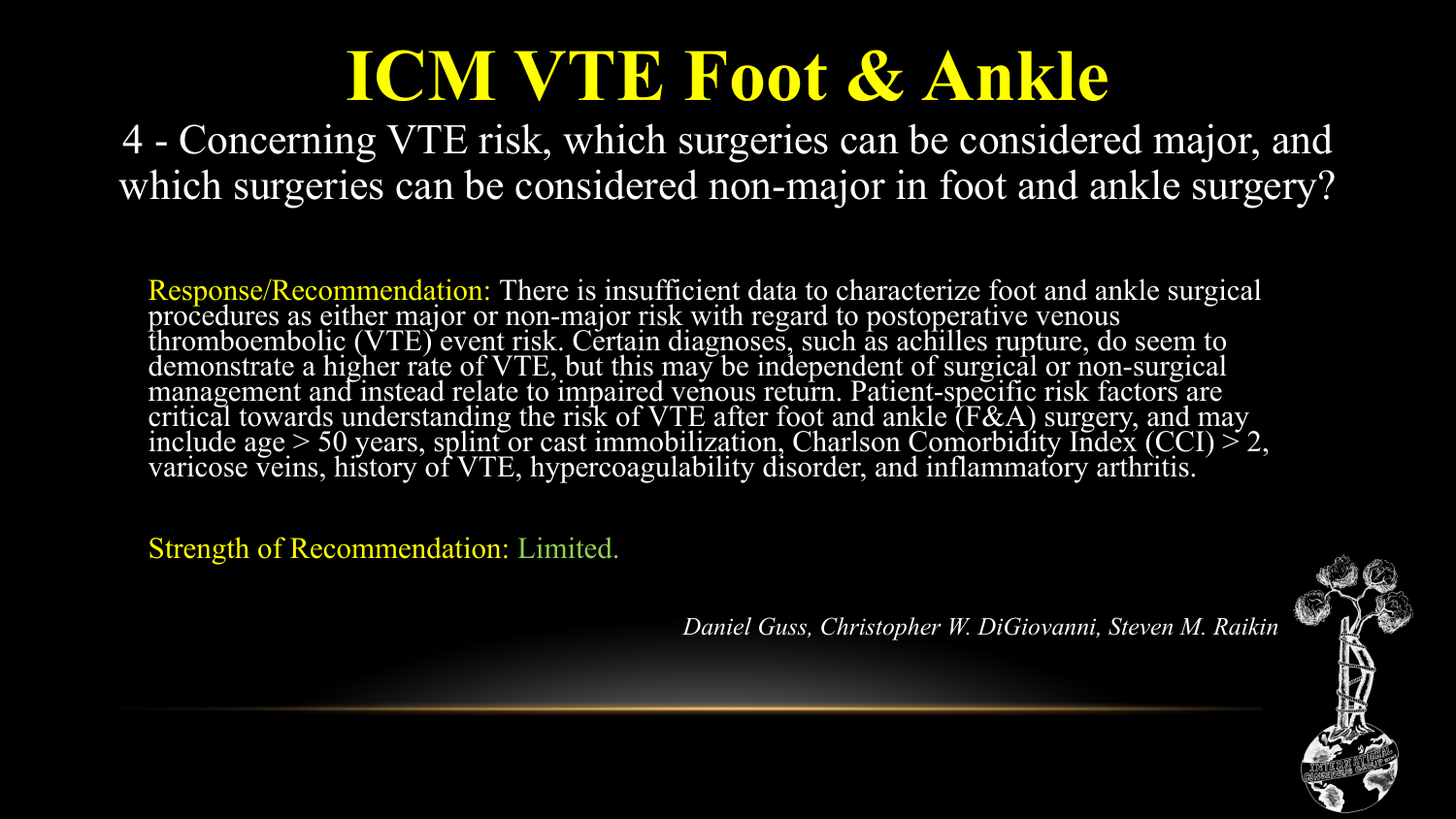4 - Concerning VTE risk, which surgeries can be considered major, and which surgeries can be considered non-major in foot and ankle surgery?

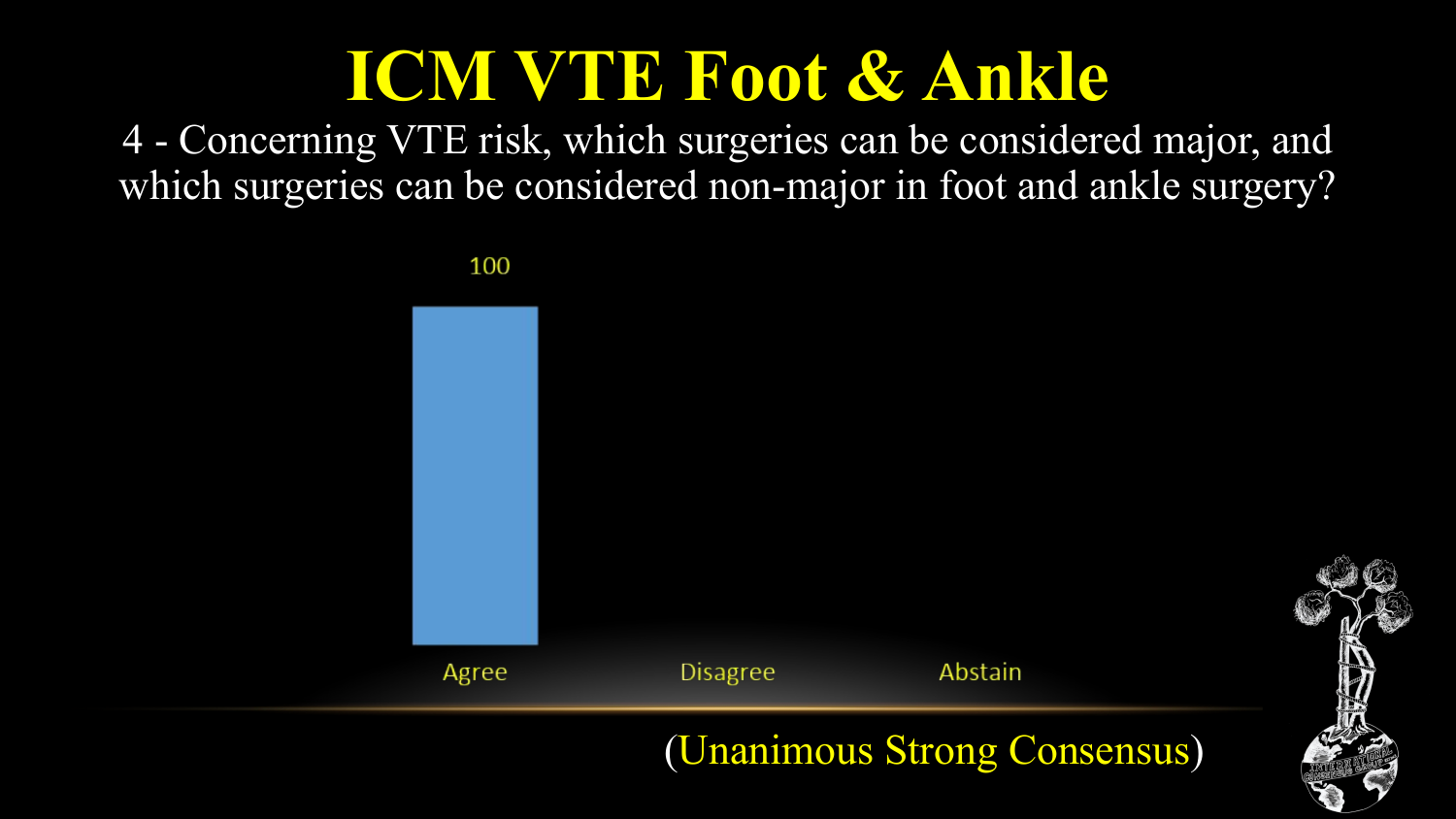5 - Is routine VTE prophylaxis required for patients undergoing forefoot and midfoot surgery who would be allowed to fully weight-bear?

Response/Recommendation: The risk of venous thromboembolism (VTE) following forefoot and midfoot is rare, with pulmonary embolism (PE) and even more so, fatal PE being exceedingly rare. The rates appear to be lower in forefoot surgery as opposed to midfoot surgery, while both appear low. We do not recommend routine anticoagulants for VTE prevention following elective a forefoot and midfoot in low-risk patients, especially after immediate weight-bearing. We do encourage further high-quality research into routine VTE chemoprophylaxis.

Strength of Recommendation: Limited.

*Daniel Scott, Caroline P. Hoch, Terence S. Saxby, Christopher E. Gross*

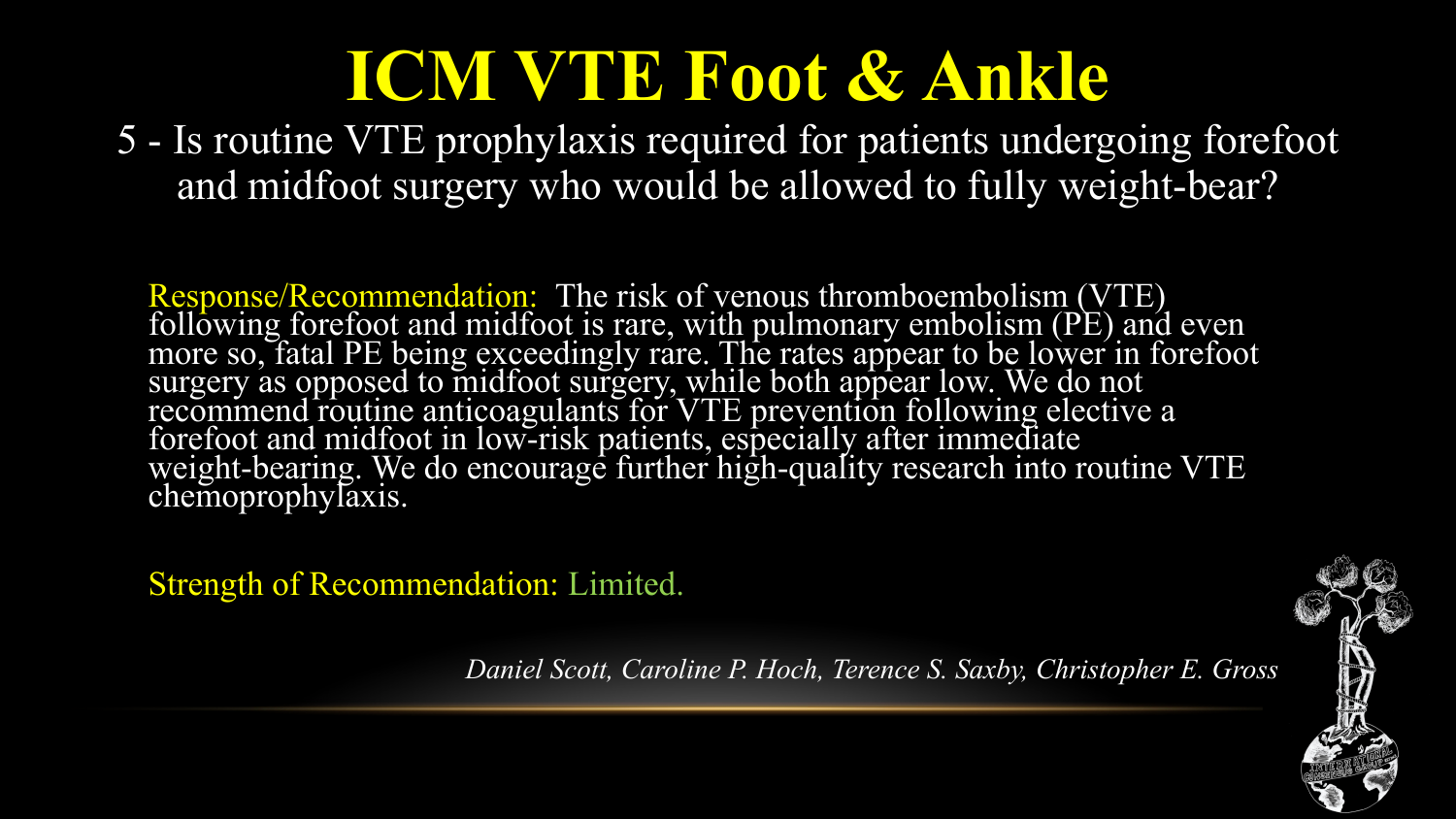5 - Is routine VTE prophylaxis required for patients undergoing forefoot and midfoot surgery who would be allowed to fully weight-bear?

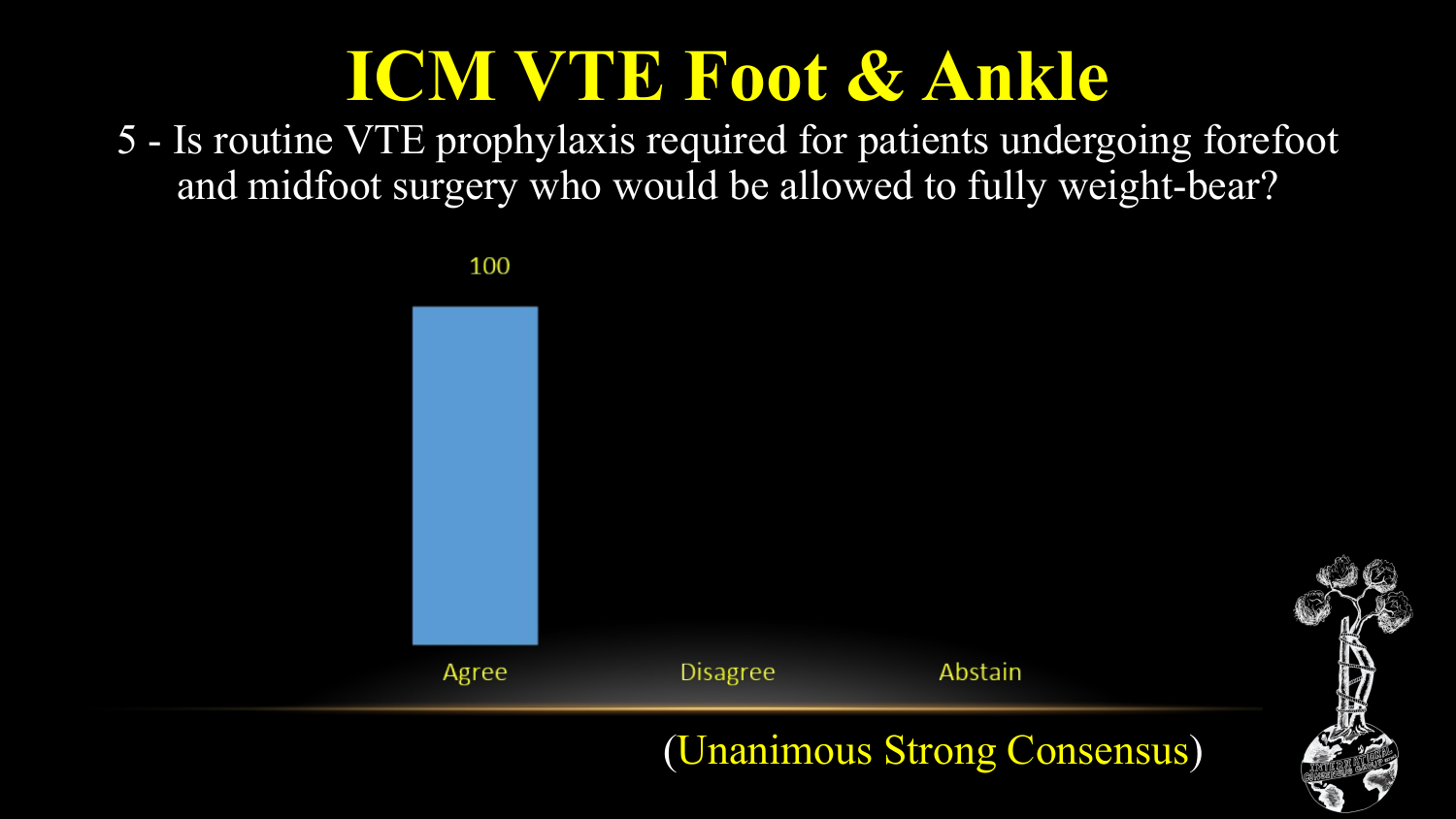6 - Is routine VTE prophylaxis needed for patients undergoing achilles tendon repair?

Response/Recommendation: In the absence of concrete evidence, we recommend that venous thromboembolism (VTE) prophylaxis (mechanical and/or chemical) be administered to patients at high risk of VTE (as determined by the risk stratification scores), unless contraindicated. Routine administration of chemoprophylaxis for patients undergoing achilles repair is not supported with the current literature.

Strength of Recommendation: Weak.

*David T. Loveday, Nicholas J.O. Hutt, Veronica Roberts, Rajesh Kakwani*

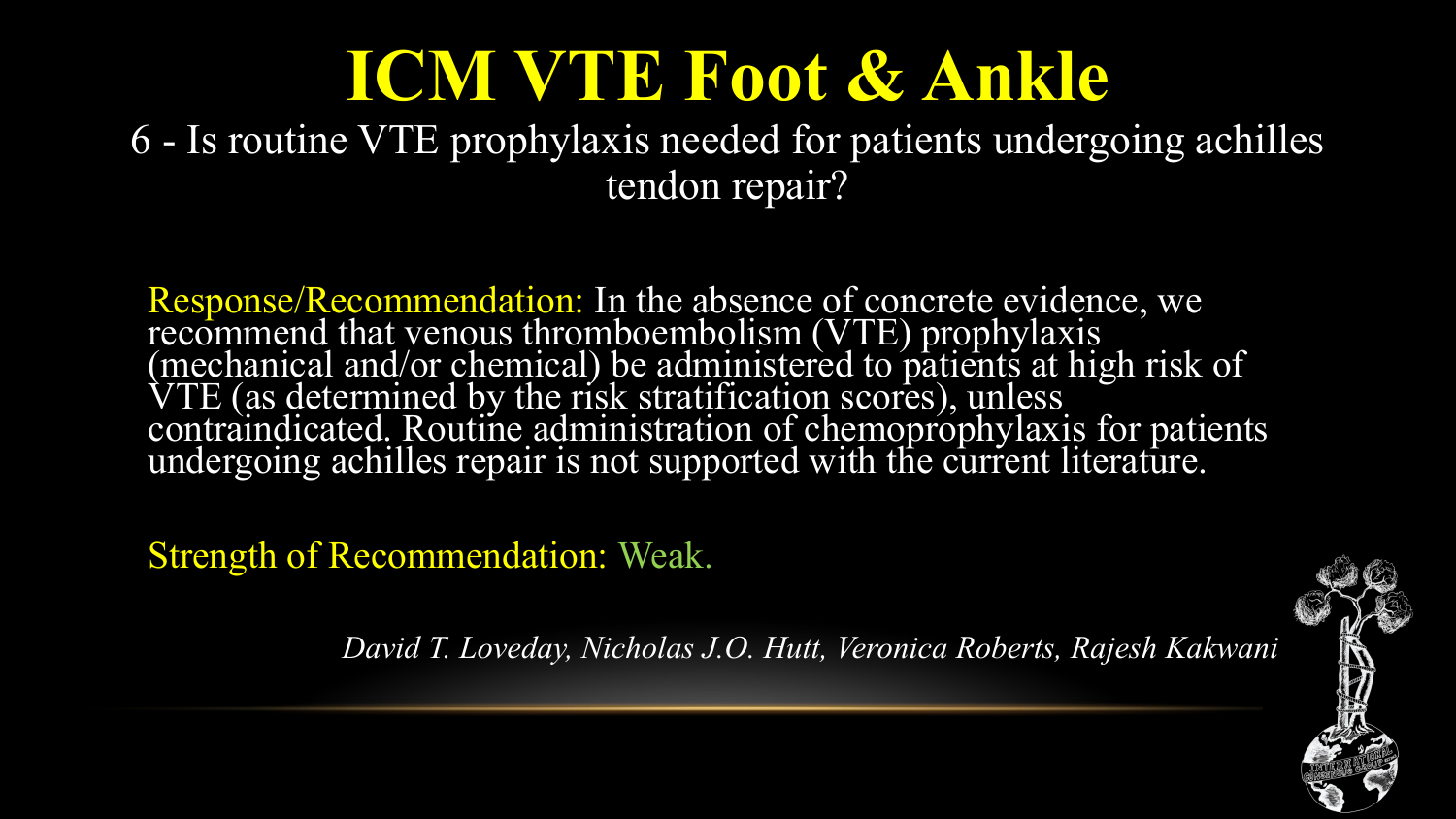6 - Is routine VTE prophylaxis needed for patients undergoing achilles tendon repair?

100



(Unanimous Strong Consensus)

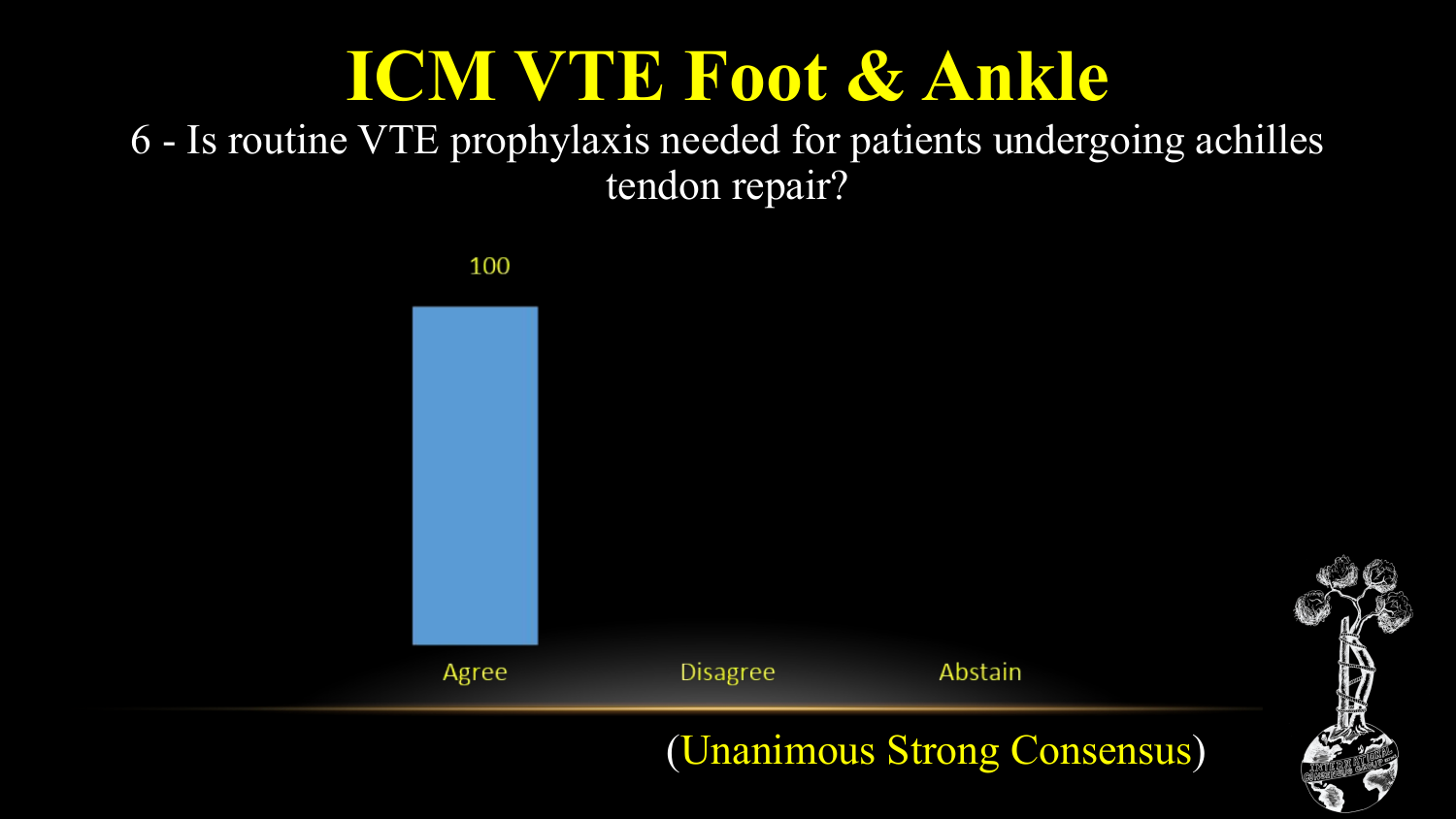7 - Is there a role for routine VTE prophylaxis undergoing ankle and/or hindfoot fusion?

Response/Recommendation: The risk of venous thromboembolism (VTE) following ankle or hindfoot fusion surgery is rare, with pulmonary embolism (PE) and even more so, fatal PE being exceedingly rare. We cannot recommend routine anticoagulants for VTE prevention following elective ankle/hindfoot fusion in low-risk patients. We do encourage further high-quality research into routine VTE chemoprophylaxis following foot and ankle (F&A) surgery.

Strength of Recommendation: Limited.

*Christopher E. Gross, Caroline P. Hoch, Mathias Granqvist, Paul W. Ackermann*

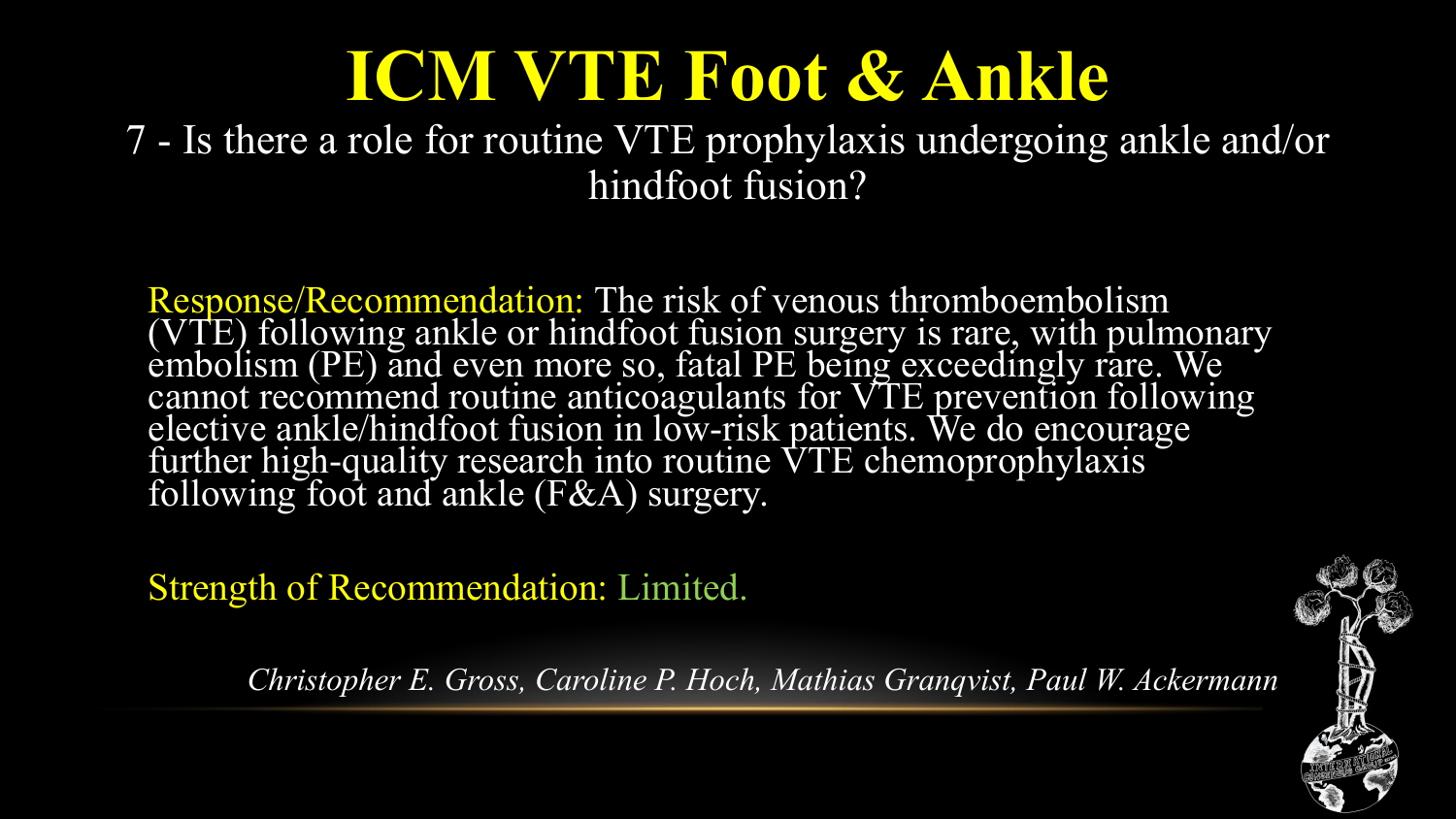7 - Is there a role for routine VTE prophylaxis undergoing ankle and/or hindfoot fusion?

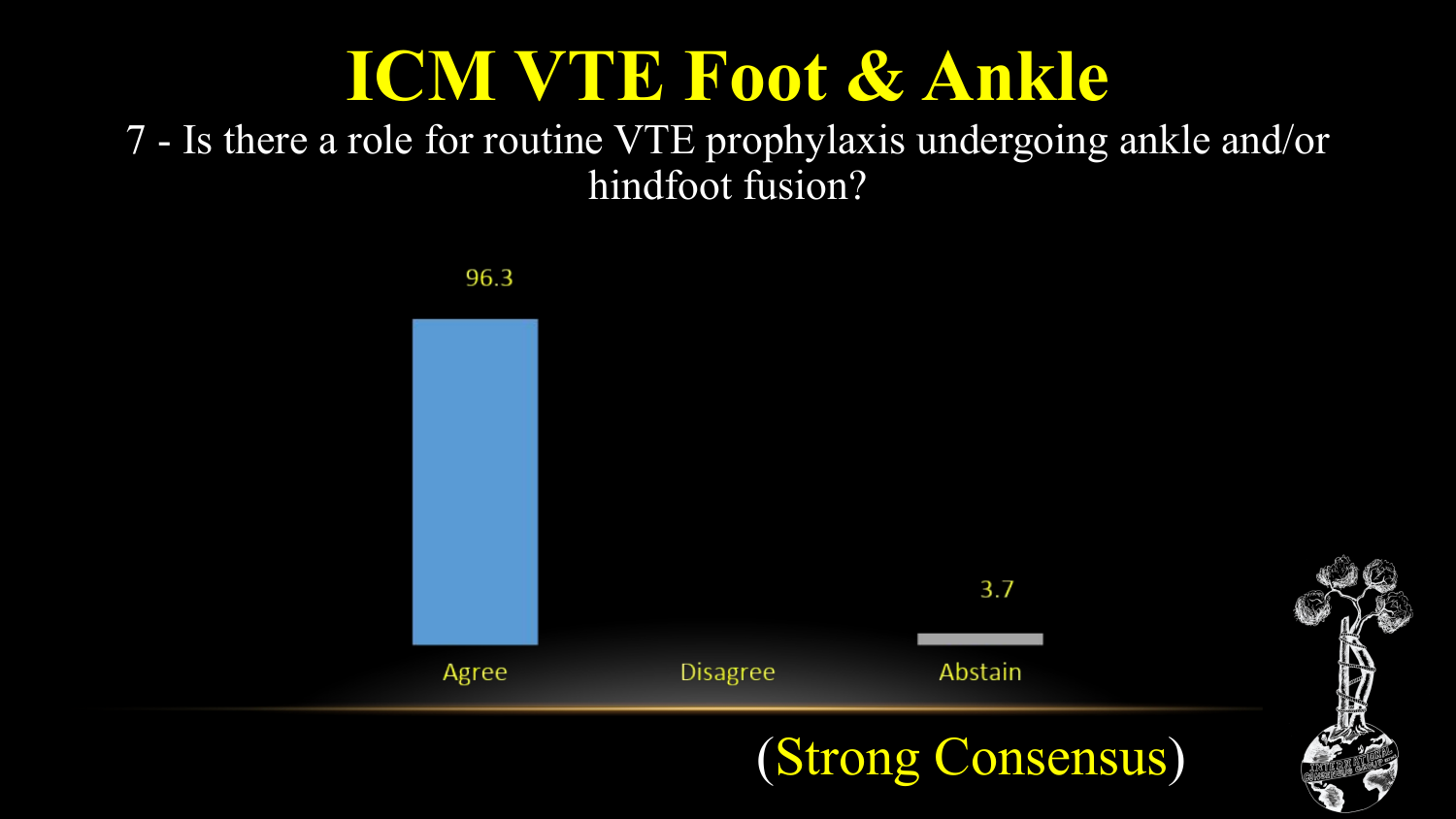#### 8 - Is routine VTE prophylaxis required for patients undergoing total ankle arthroplasty?

Response/Recommendation: There is contradictory data on the role of chemoprophylaxis for the prevention of venous thromboembolism (VTE) events after total ankle arthroplasty (TAA). VTE rates after TAA appear to be substantially lower than those after total hip or knee arthroplasty in the absence of chemoprophylaxis, but they are certainly not negligible. Subpopulations of patients such as those with a prior history of VTE or known thrombophilia may be at sufficiently heightened risk to justify chemoprophylaxis. The implications of prolonged below-knee immobilization or non- weightbearing as well as the risk-benefit ratio of chemoprophylaxis in the perioperative setting needs to be further elucidated.

Strength of Recommendation: Limited.

*Daniel Guss, Christopher W. DiGiovanni, Donald J. McBride*